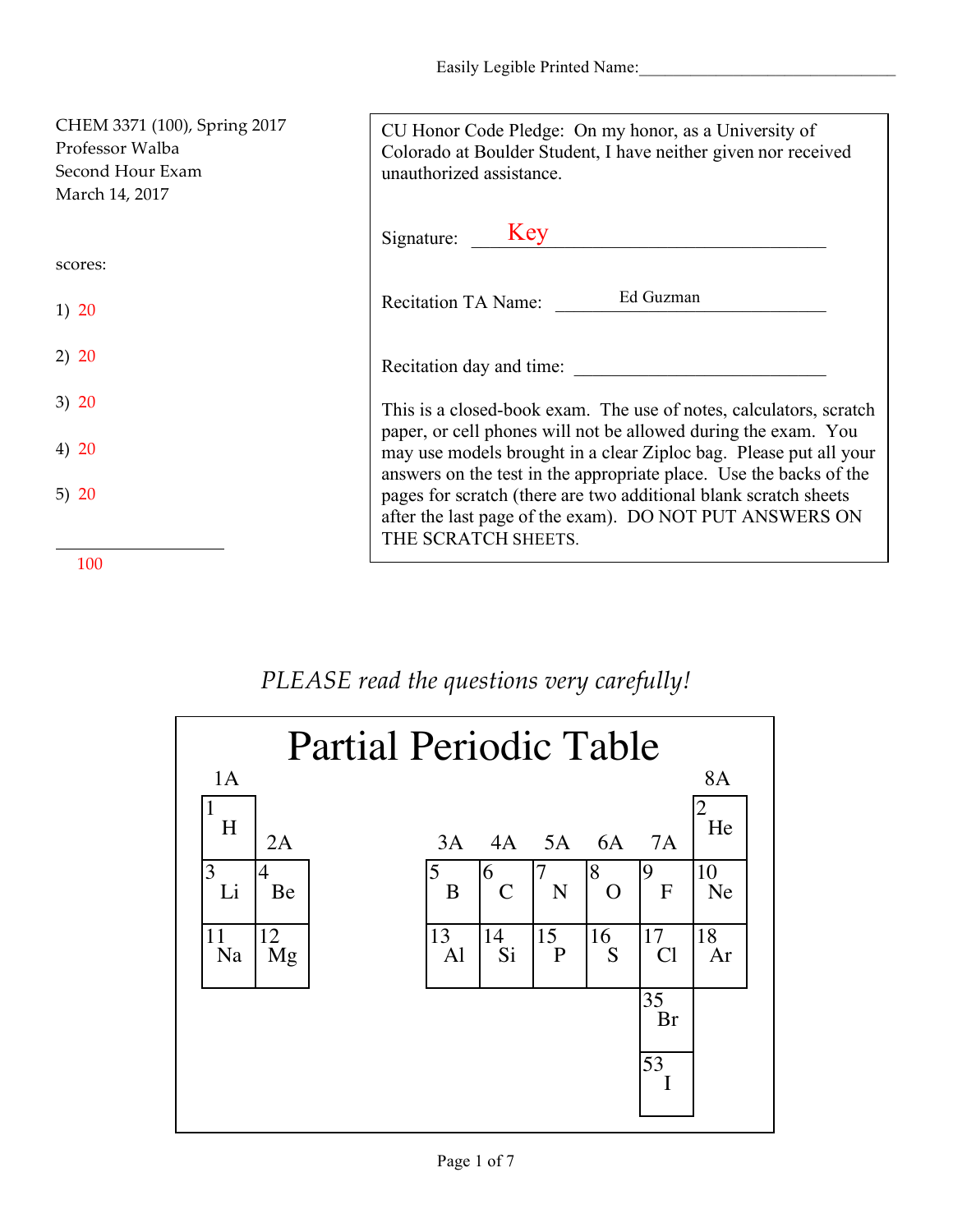1 (20 pts) Carbonyl compounds react in water to give carbonyl hydrates, existing in equilibrium with the starting carbonyl compound, as indicated in equ 1 below, where  $R_1$  and  $R_2$  can be almost any group (not just alkyl):



a) Propose an arrow-pushing mechanism for the carbonyl – carbonyl hydrate equilibration occurring with a trace of  $H_3O^+$ catalyst.



b) Propose an arrow-pushing mechanism for the carbonyl – carbonyl hydrate equilibration occurring with a trace of HO<sup>-</sup> catalyst.



8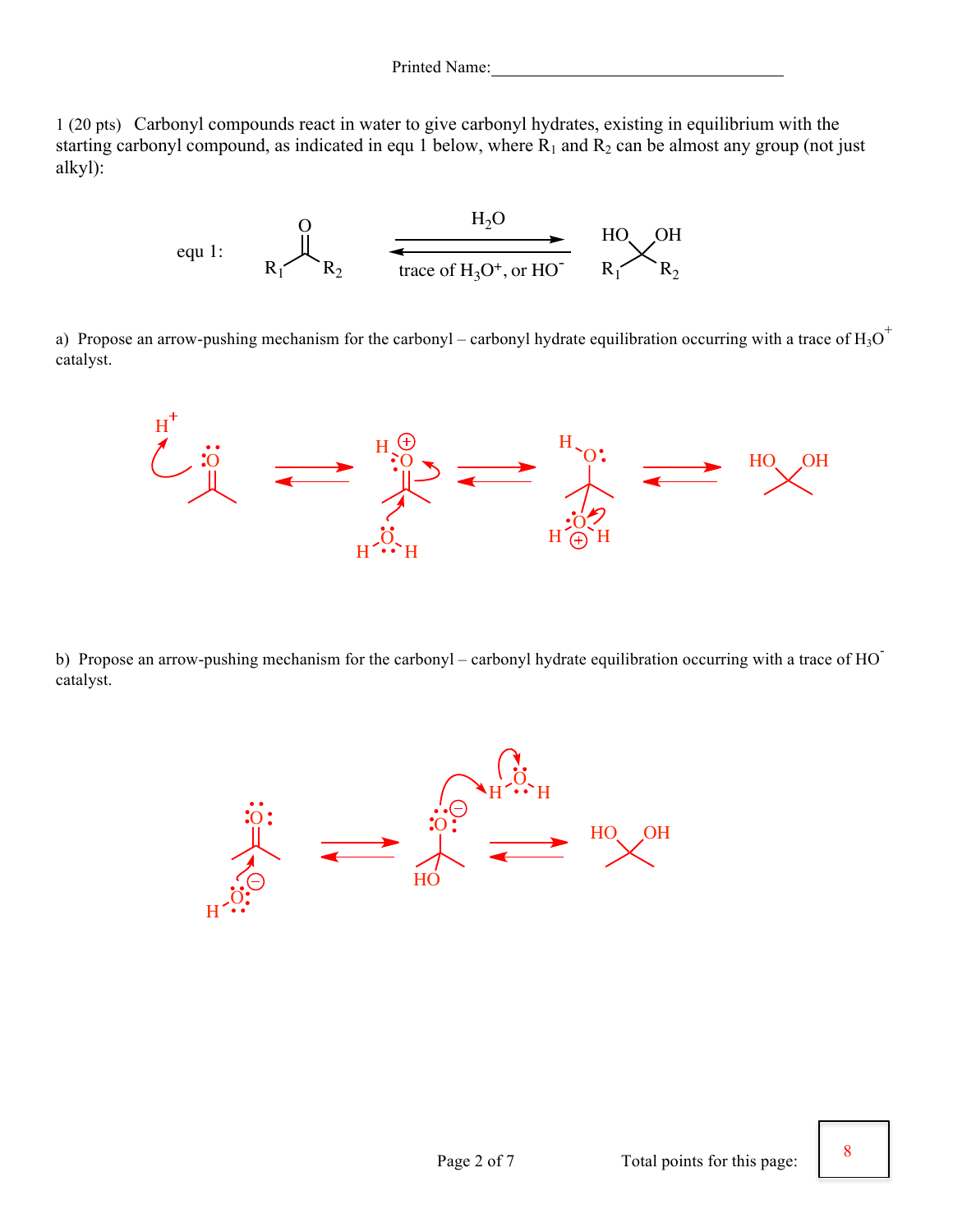## 1. – Continued

c) For each of the following pairs of carbonyl compounds, circle the one with the MOST HYDRATE at equilibrium.



12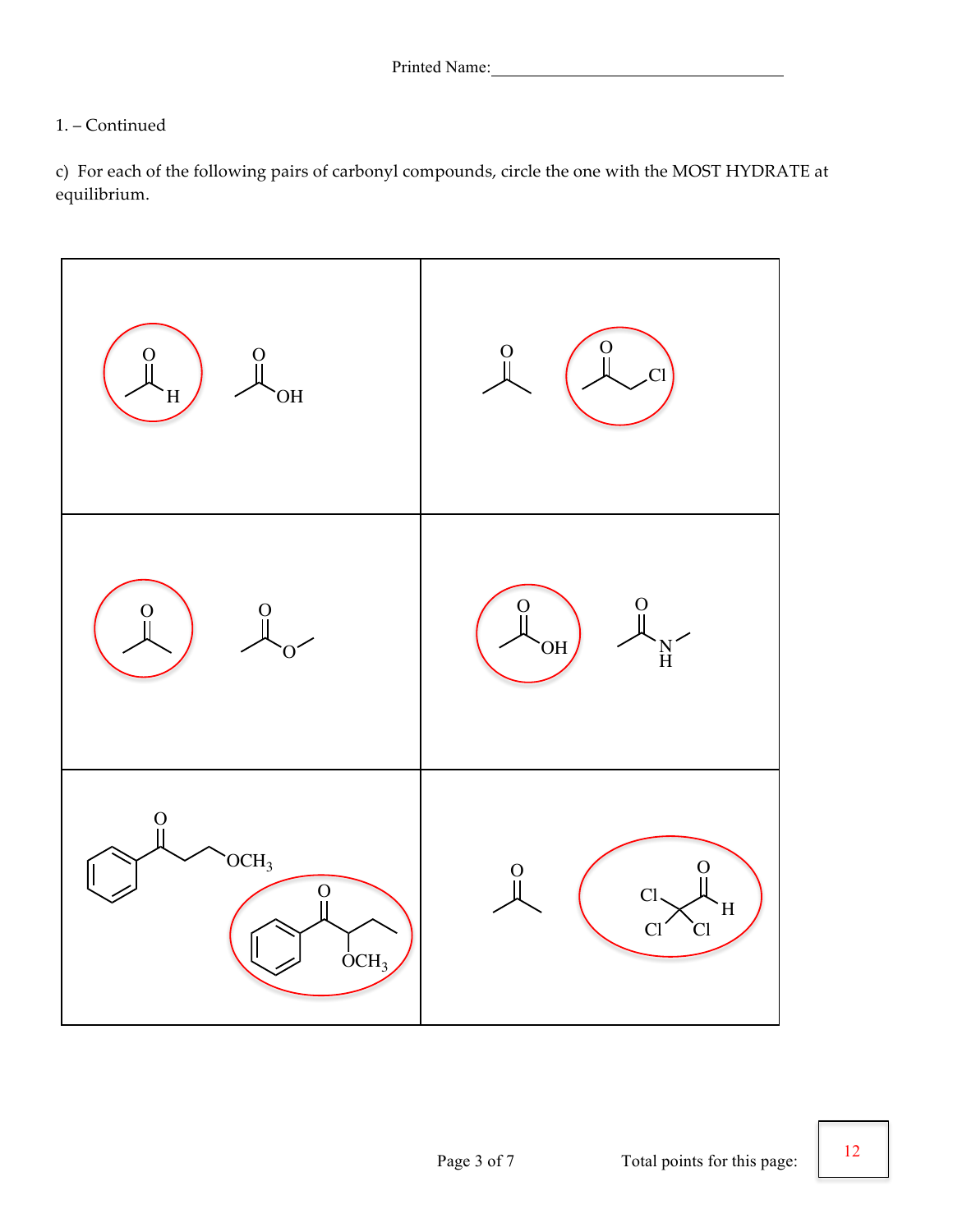2) (20 pts) Give the **single major product** for each of the following reactions, carefully showing stereochemistry using wedges and dashes if appropriate. If a racemate is formed, show only one enantiomer and label it "rac." Assume chiral starting materials are single pure enantiomers unless they are labeled "rac."

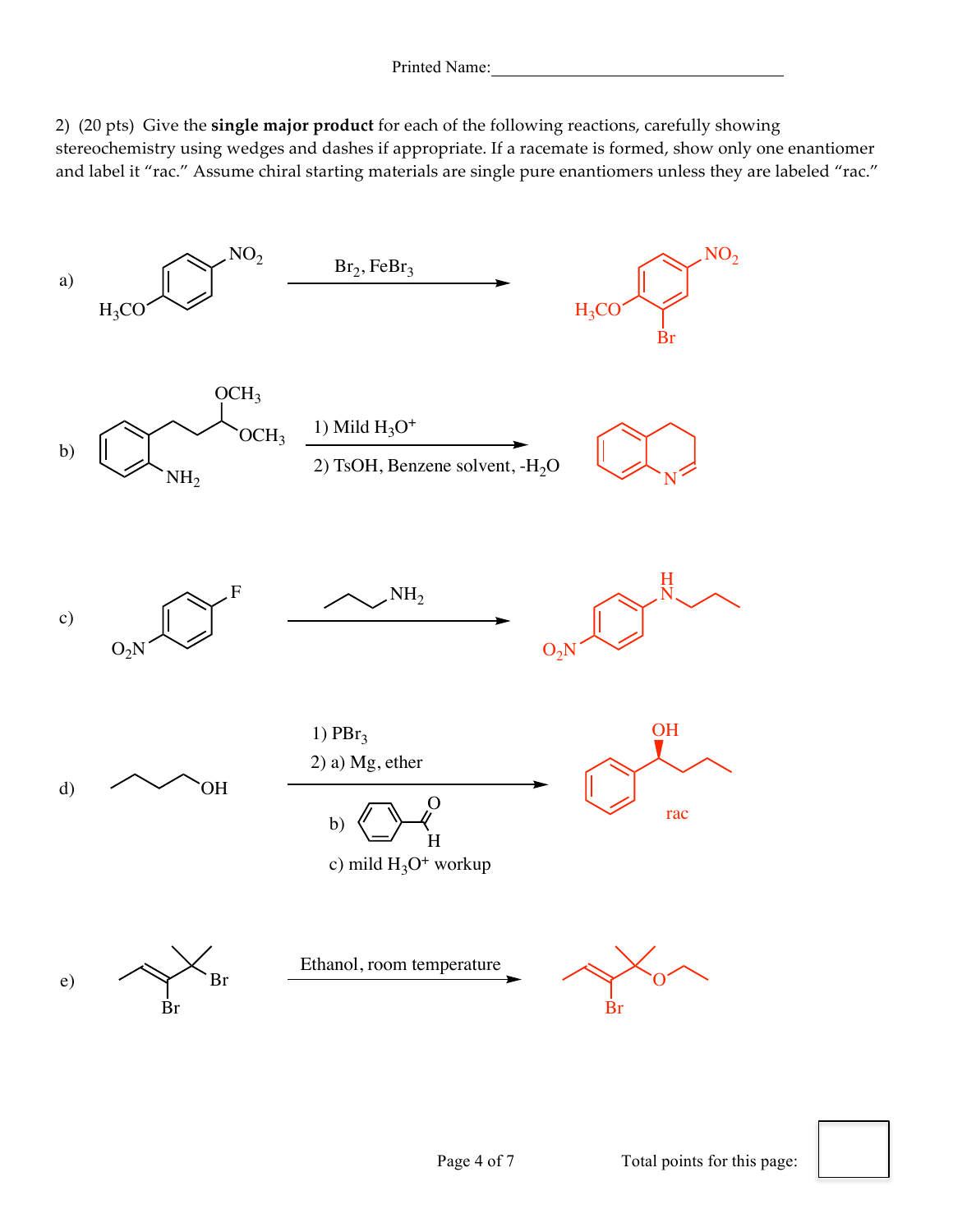3) (20 pts) Propose reagents for accomplishing each of the following transformations. For reactions involving sequential addition of reagents, label the two parts of the reaction using letters. Your synthesis may require multiple reactions, with isolation of intermediate products, to make the target. Use numbers to indicate individual steps in a multi-step synthesis. Make your synthesis efficient (i.e. the target product should be the major product). Assume chiral starting materials and products are single pure enantiomers unless they are labeled "rac." Assume you can buy any boronic acid intermediates you might need (a good assumption).

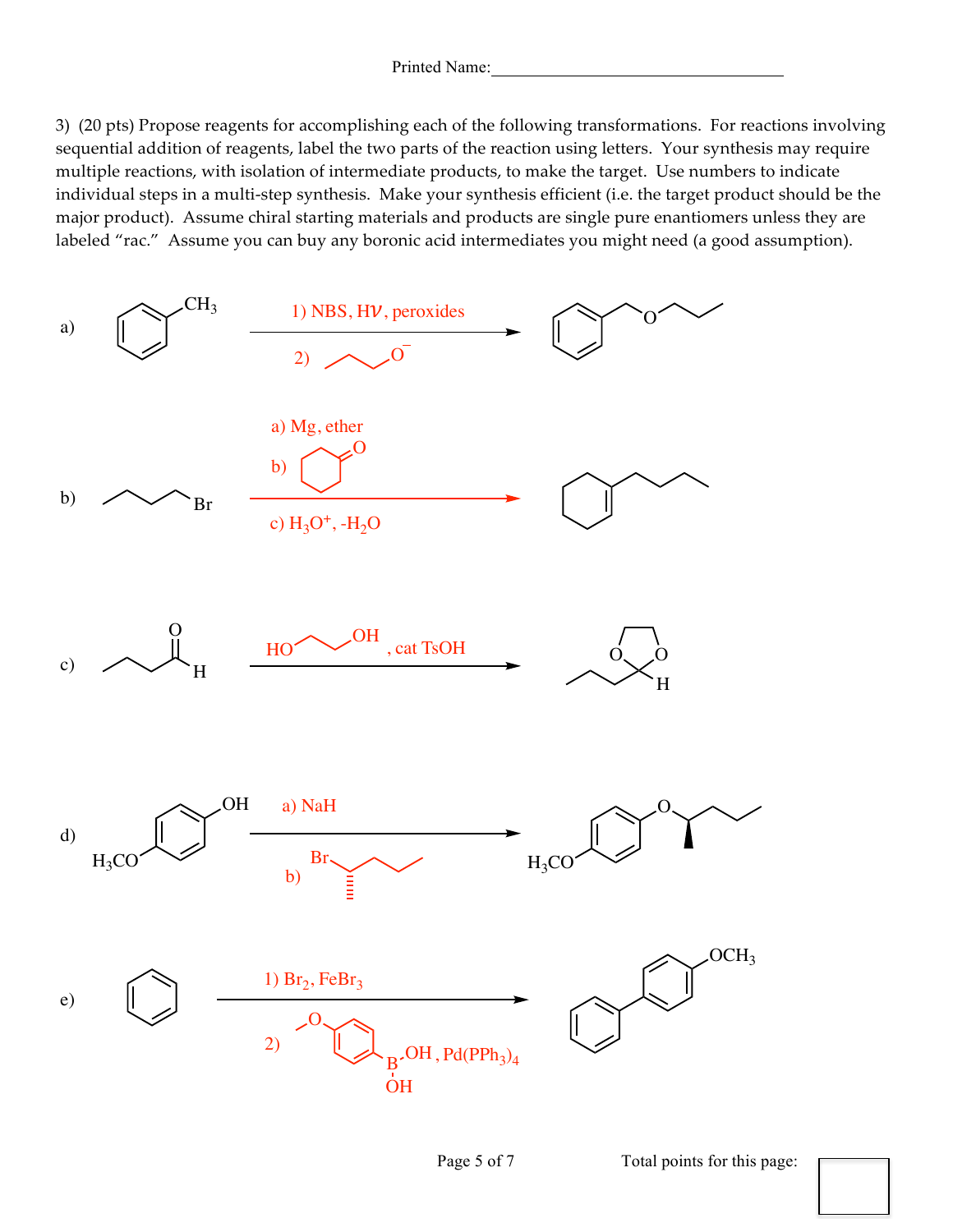

4) (20 pts) Propose an arrow-pushing mechanism for each of the following reactions.

c) Give a short explaination for why the starting material in b) undergoes this reaction. (Your answer should fit in the space below)

Electronegative groups, including the F atom, activate the ring for nucleophilic aromatic substitution.